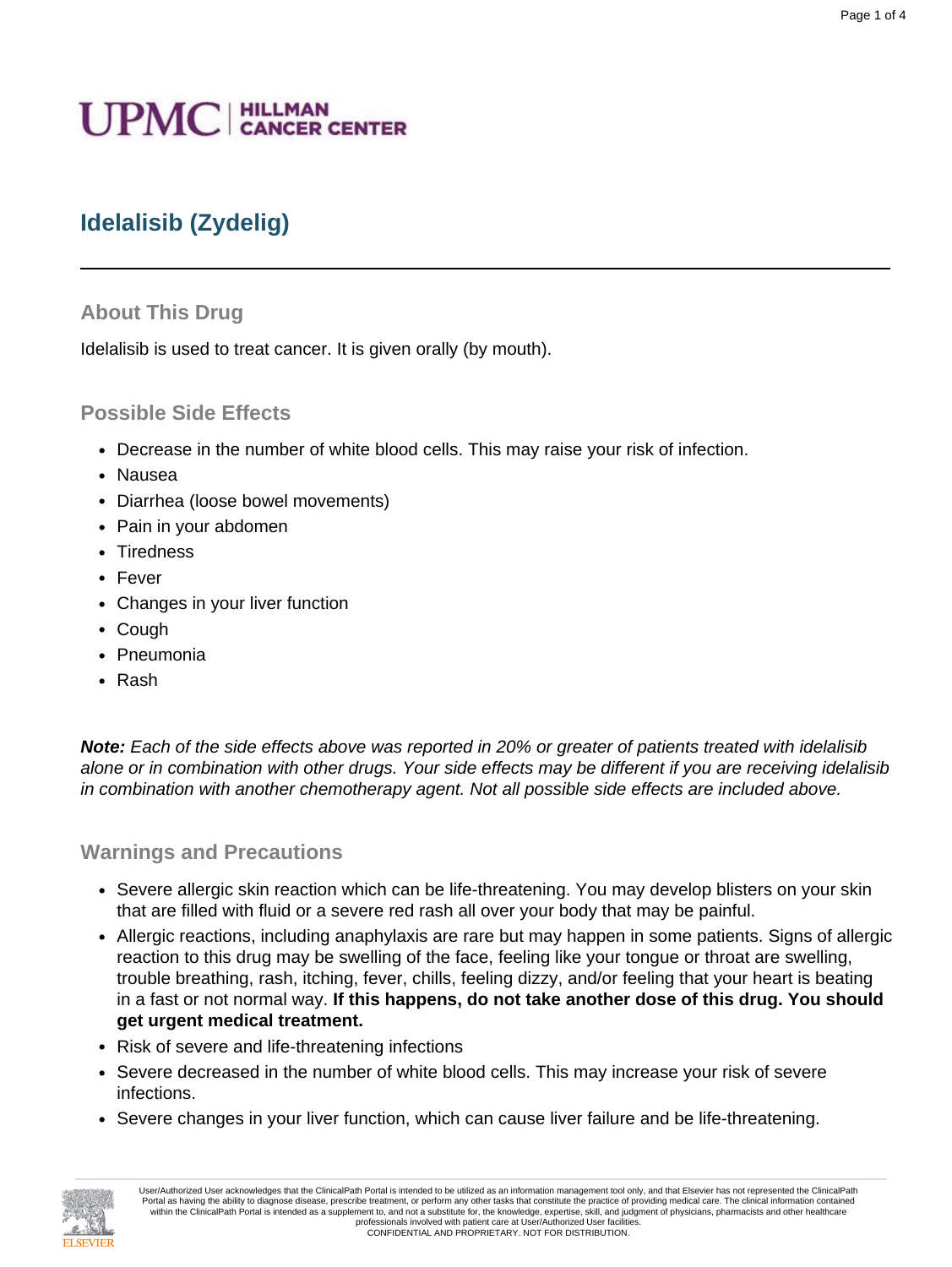- Severe diarrhea and/or colitis, which is swelling (inflammation) in the colon symptoms are diarrhea, stomach cramping, and sometimes blood in the bowel movements. You may get a hole in your stomach, small and/or large intestine which may be life-threatening.
- Inflammation (swelling) of the lungs which can be life-threatening. You may have a cough and/or trouble breathing.

**Note:** Some of the side effects above are very rare. If you have concerns and/or questions, please discuss them with your medical team.

#### **Important Information**

• Before you take this medicine, please tell your doctor if you have ever had a severe skin reaction called toxic epidermal necrolysis (TEN) to any drug.

#### **How to Take Your Medication**

- Swallow the medicine whole with or without food.
- **Missed dose:** If you miss a dose by less than 6 hours, take the missed dose right away and go back to your normal schedule. If you miss a dose by more than 6 hours, then skip the missed dose and go back to your normal schedule.
- If you vomit or miss a dose, contact your doctor for further instructions. Do not take 2 doses at the same time or extra doses.
- **Handling:** Wash your hands after handling your medicine, your caretakers should not handle your medicine with bare hands and should wear latex gloves.
- This drug may be present in the saliva, tears, sweat, urine, stool, vomit, semen, and vaginal secretions. Talk to your doctor and/or your nurse about the necessary precautions to take during this time.
- **Storage:** Store this medicine in the original container at room temperature. Do not use if the seal over the bottle opening is missing or broken.
- **Disposal of unused medicine:** Do not flush any expired and/or unused medicine down the toilet or drain unless you are specifically instructed to do so on the medication label. Some facilities have take-back programs and/or other options. If you do not have a take-back program in your area, then please discuss with your nurse or your doctor how to dispose of unused medicine.

### **Treating Side Effects**

- Manage tiredness by pacing your activities for the day.
- Be sure to include periods of rest between energy-draining activities.
- To decrease the risk of infection, wash your hands regularly.
- Avoid close contact with people who have a cold, the flu, or other infections.
- Take your temperature as your doctor or nurse tells you, and whenever you feel like you may have a fever.
- Drink plenty of fluids (a minimum of eight glasses per day is recommended).

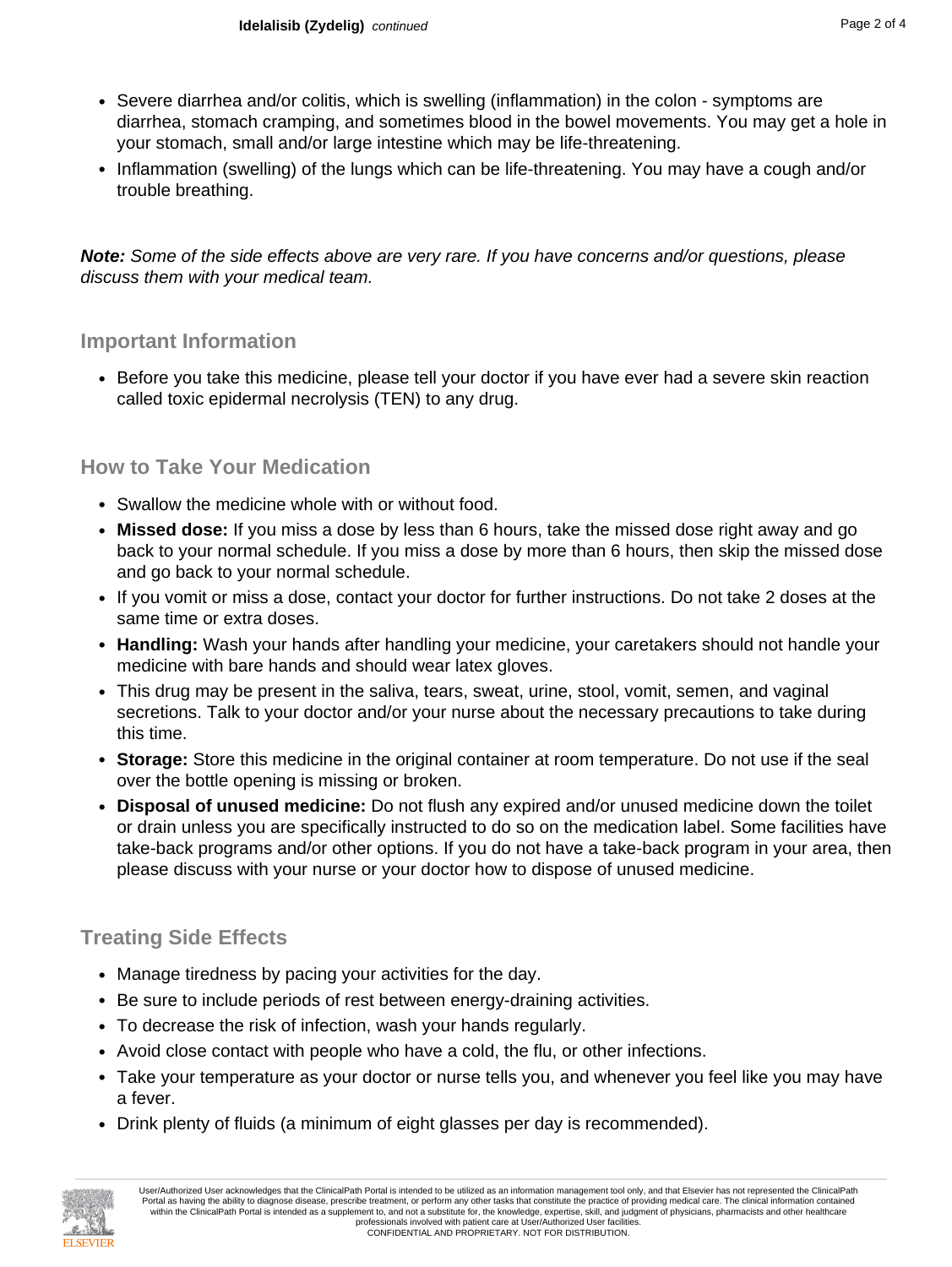- If you throw up or have diarrhea, you should drink more fluids so that you do not become dehydrated (lack of water in the body from losing too much fluid).
- If you have diarrhea, eat low-fiber foods that are high in protein and calories and avoid foods that can irritate your digestive tracts or lead to cramping.
- Ask your nurse or doctor about medicine that can lessen or stop your diarrhea.
- To help with nausea and vomiting, eat small, frequent meals instead of three large meals a day. Choose foods and drinks that are at room temperature. Ask your nurse or doctor about other helpful tips and medicine that is available to help stop or lessen these symptoms.
- If you get a rash, do not put anything on it unless your doctor or nurse says you may. Keep the area around the rash clean and dry. Ask your doctor for medicine if your rash bothers you.
- Keeping your pain under control is important to your well-being. Please tell your doctor or nurse if you are experiencing pain.

## **Food and Drug Interactions**

- This drug may interact with grapefruit and grapefruit juice. Talk to your doctor as this could make side effects worse.
- Check with your doctor or pharmacist about all other prescription medicines and over-the-counter medicines and dietary supplements (vitamins, minerals, herbs, and others) you are taking before starting this medicine as there are known drug interactions with idelalisib. Also, check with your doctor or pharmacist before starting any new prescription or over-the-counter medicines, or dietary supplements to make sure that there are no interactions.
- This drug may interact with St. John's Wort and may lower the levels of the drug in your body, which can make it less effective.

# **When to Call the Doctor**

Call your doctor or nurse if you have any of these symptoms and/or any new or unusual symptoms:

- Fever of 100.4° F (38° C) or higher
- Chills
- Pain in your chest or abdomen that does not go away
- Dry cough or a cough that is bothersome
- Coughing up yellow, green, or bloody mucus
- Wheezing and/or trouble breathing
- Tiredness that interferes with your daily activities
- Nausea that stops you from eating or drinking and/or is not relieved by prescribed medicines
- Throwing up more than 3 times a day
- Diarrhea, 4 times in one day or diarrhea with lack of strength or a feeling of being dizzy
- Severe pain in your abdomen that does not go away
- Difficulty swallowing
- Blood in your stool